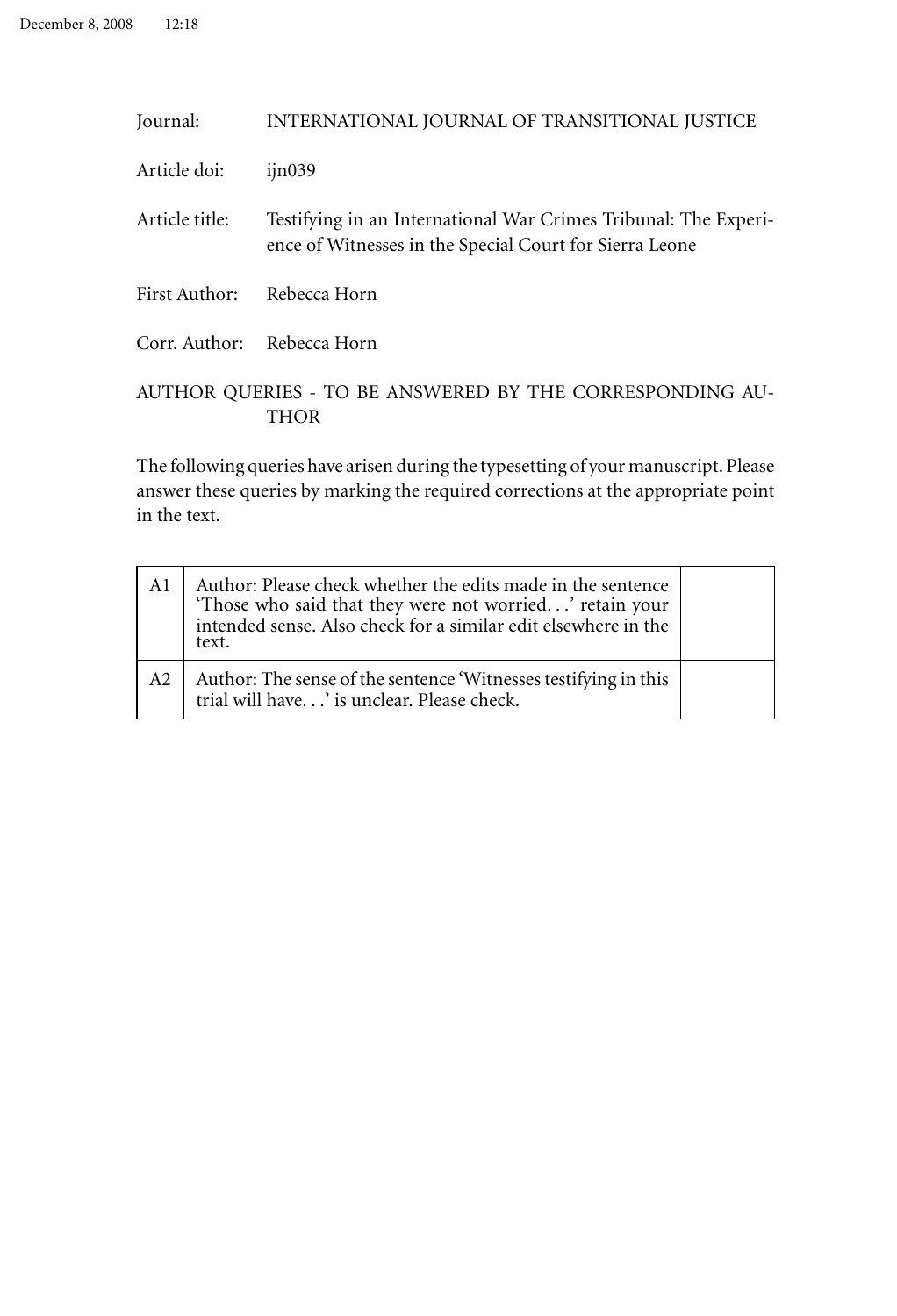The International Journal of Transitional Justice, 2008, 1–16, doi: 10.1093/ijtj/ijn039

# **Testifying in an International War Crimes Tribunal: The Experience of Witnesses in the Special Court for Sierra Leone**

Rebecca Horn**∗**, Simon Charters*†* and Saleem Vahidy**∗∗**

## **Abstract**

15 The research described in this article investigates the extent to which witnesses who testified in the Special Court for Sierra Leone (SCSL) report the experience as positive or negative. It also seeks to identify the factors that contribute to these evaluations. It reports the results of structured interviews conducted with 171 witnesses who testified in the SCSL. The finding that emerges most strongly is that the experience of testifying was positive for the majority of witnesses. The courtroom environment was experienced as supportive,

20 and witnesses rated the experiences of both examination-in-chief and cross-examination as being more positive than negative, with examination-in-chief being the more positive of the two. The findings suggest that a positive testimony experience can be predicted when a witness does not feel worried at the prospect of testifying, feels respected by court staff and, to a lesser extent, has a positive experience of cross-examination.

25

30

## **Introduction**

Sierra Leone's civil war began in March 1991, when a rebel group entered the country from Liberia and took control of Kailahun district in the Eastern Province. This group, the Revolutionary United Front (RUF), went on to play a significant role in the 11 years of civil conflict that followed. Other groups, including the Armed Forces Revolutionary Council (AFRC) and the Civil Defence Force (CDF), became heavily involved before the civil war was declared over in 2002.

35 During the conflict, tens of thousands died and over 2 million people (more than one-third of the population) were displaced, either to another part of Sierra Leone, into a neighbouring country or further afield. A wide variety of human rights atrocities were committed, and it is alleged that the main Sierra Leonean warring factions, the RUF, the AFRC and CDF, were responsible. The war was characterised by mutilations and forced recruitment of children, as well as killings, sexual assault, looting and destruction of property. Such acts amount to war

40

10

<sup>∗</sup> Witness and Victims Section, Special Court for Sierra Leone. Email: rebecca.r.horn@gmail.com

<sup>†</sup> Witness and Victims Section, Special Court for Sierra Leone. Email: charters@un.org

<sup>∗∗</sup> Witness and Victims Section, Special Court for Sierra Leone. Email: vahidy@un.org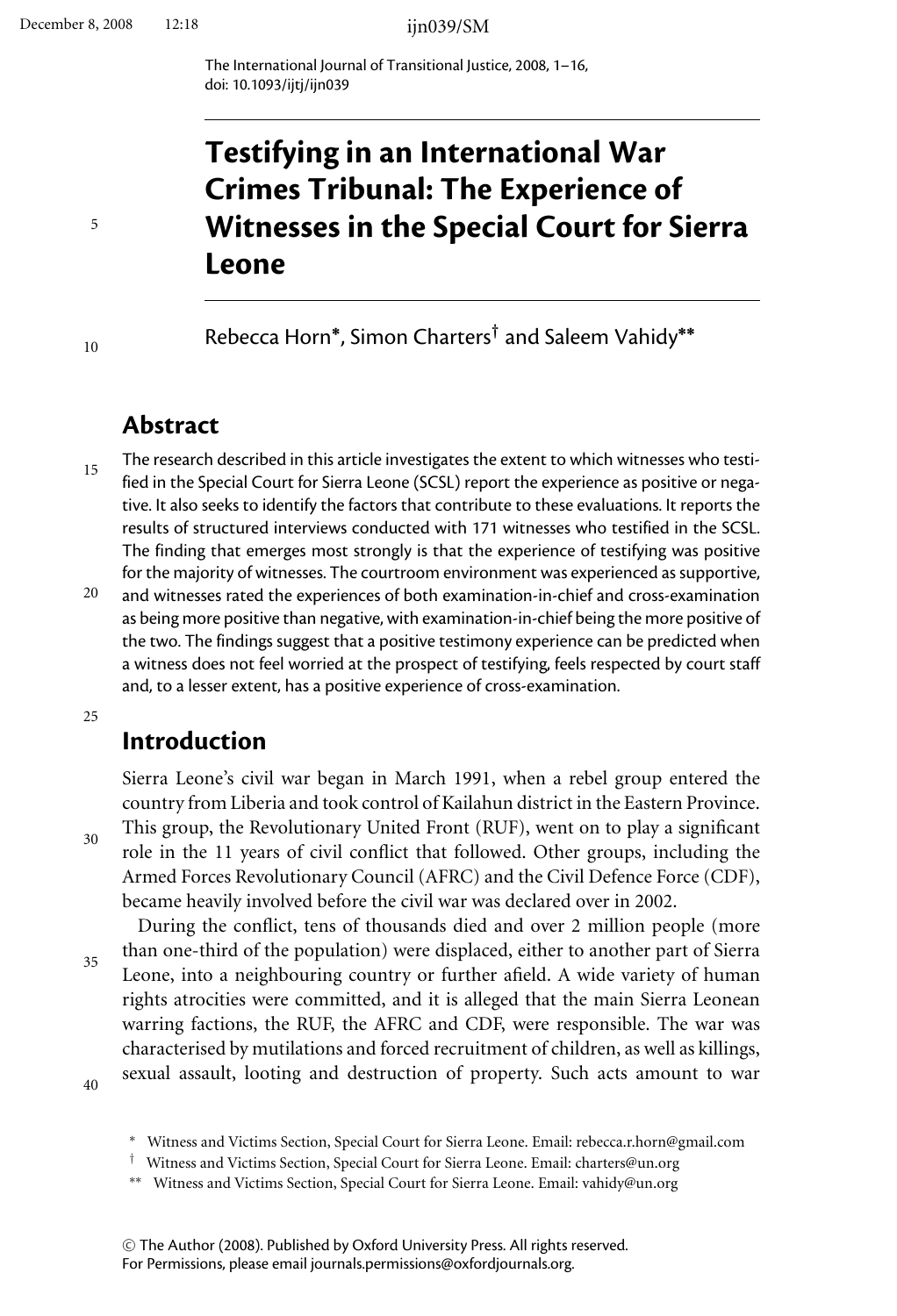45 crimes, crimes against humanity and other serious violations of international humanitarian law.

In response, the Special Court for Sierra Leone (SCSL) was set up jointly by the government of Sierra Leone and the UN, following a UN Security Council Resolution (1315) in August 2000. The SCSL is mandated to try those who 'bear

- 50 the greatest responsibility' for serious violations of international humanitarian law and domestic law committed in the territory of Sierra Leone since 30 November 1996. The SCSL is an international body that is independent of any government or organisation. It is located in Freetown, Sierra Leone, and consists of the Chambers, the Office of the Prosecutor, the Office of the Principal Defender and the Registry.
- 55 The SCSL has issued indictments against 13 men, including four members of the AFRC. The trial of three of these four, including the appeal, has been concluded. The fourth man, Johnny Paul Koroma, has not yet been arrested, and his whereabouts are unknown, but the indictment against him stands. Three members of the CDF were indicted. The CDF leader, Sam Hinga Norman, died in February 2007 and
- 60 the proceedings against him have been terminated. The remaining two have been sentenced, and an appeal against those sentences was ongoing at the time of writing. Five indictments have been issued against members of the RUF, but two have been withdrawn because of the deaths of the indictees. The trial of the three remaining men was ongoing at the time of writing. The thirteenth indictee is Charles Taylor,
- 65 the former president of Liberia. His trial began in January 2008 and is being heard in The Hague, The Netherlands, for security reasons. The SCSL is due to complete its work by 2010.

The SCSL is one of a number of 'hybrid courts' worldwide (others include those in East Timor, Kosovo and Cambodia) that incorporate both national and

70 international features. These courts are composed of international and local staff and apply a compound of international and national substantial and procedural law.

The success of the SCSL is dependent, in part, on those who testify before it. If witnesses have a negative experience, there will be consequences in terms of

75 the effectiveness of the trials. Witnesses in international criminal courts are in need of support and protection services in order to ensure that they do not suffer unnecessarily from the experience of testifying. $<sup>1</sup>$ </sup>

85 In recognition of this, systems have been put in place to try to ensure that witnesses are not adversely affected by their experience of testifying at the SCSL. Within the Registry is a specialist unit, the Witness and Victims Section (WVS), which is responsible for the protection and welfare of all those who testify. The WVS was built into SCSL structures from the beginning, and is mandated to work with both prosecution and defence witnesses. It is responsible for the welfare of all witnesses, and others who were put at risk as a result of testimony given by witnesses (primarily relatives of witnesses). This involves providing adequate

Thordis Ingadottir, Françoise Ngendahayo and Patricia Viseur Sellers, *The International Criminal Court: The Victims and Witnesses Unit (Article 43.6 of the Rome Statute): A Discussion Paper*(London: Project on International Courts and Tribunals, 2000).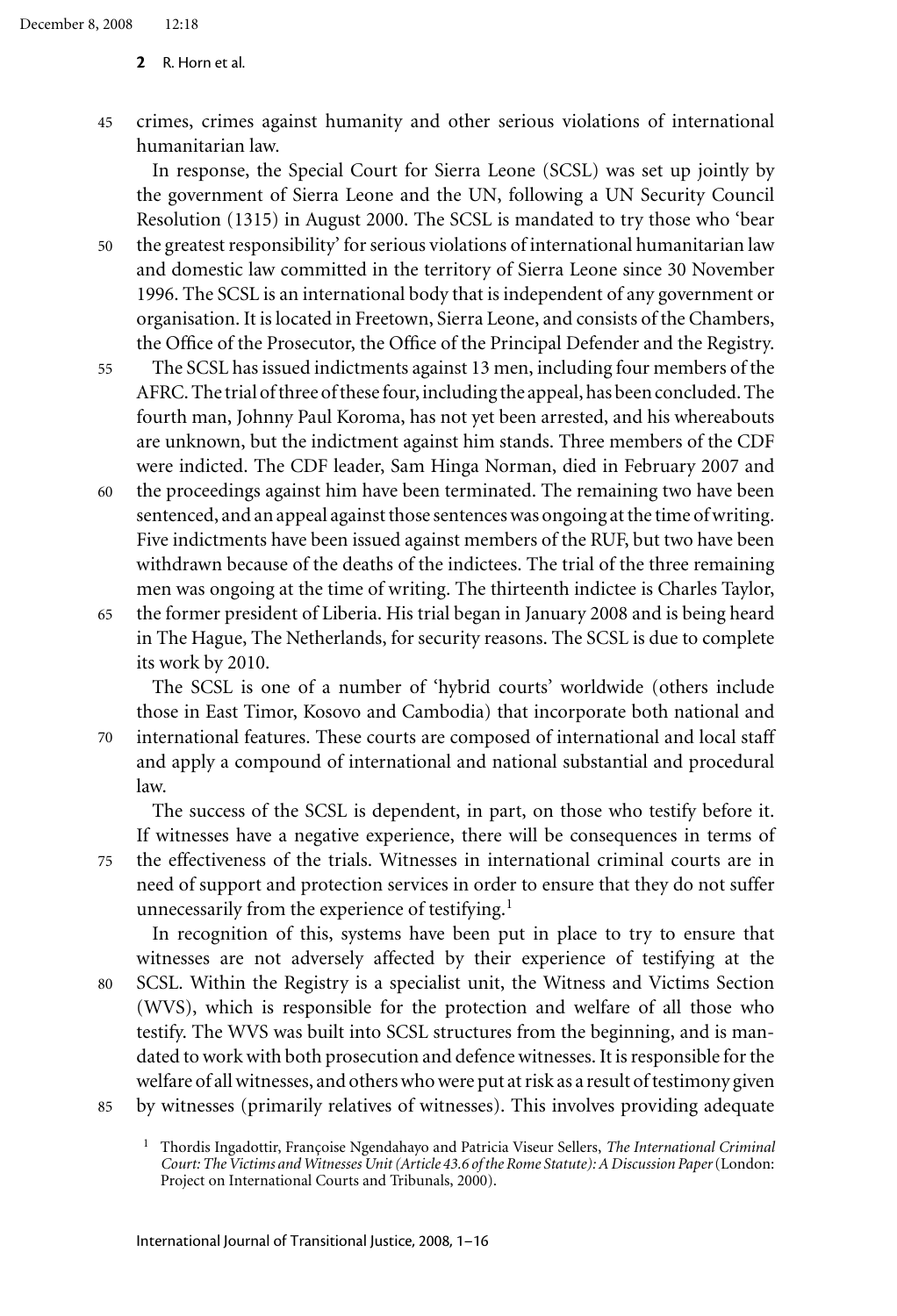protective measures and security arrangements for witnesses and recommending

- 90 to the SCSL the adoption of additional measures to ensure witnesses' security. The WVS is responsible for developing both long- and short-term plans for witness protection and support, and for ensuring that witnesses receive 'relevant support, counselling and other appropriate assistance, including medical assistance, physical and psychological rehabilitation, especially in cases of rape, sexual assault and
- 95 crimes against children.'2

The WVS is led by the Chief of Section, who reports directly to the Registrar. It is divided into two units: a protection, security and movement unit (around 30 staff) and a psychosocial support unit (around 10 staff). Considerable overlap exists between the work of these two units, and they work closely together. The protection, security and movement unit manages all the logistical and security arrangements

100 for witnesses, including identification and maintenance of safe houses. It also ensures that witnesses' basic needs are met while they are in the care of the SCSL. The psychosocial unit consists of staff trained in counselling, plus two medically trained staff and one psychologist.

105

### **Protection and Support for Witnesses Testifying in the SCSL**

Witnesses are selected by the prosecution and defence teams, which inform the WVS of the identity of a potential witness at a later date. Throughout the process, priority is given to concealing the identity of witnesses. Only a witness' legal team

110

115

and the WVS know his or her identity, unless a witness chooses to testify openly. This happens relatively rarely; in most cases only a witness' closest relatives are aware that the witness is going to testify. Sierra Leone is a small country, and many of those who committed atrocities during the war now live alongside those who were victimised, so concealing the identity of witnesses is the most effective way to ensure their safety.

If the legal team believes that there is a high security risk to a witness, it alerts the WVS immediately, and that witness may be placed into 'total protective care.' This involves the witness and his or her family being housed in safe, protected accommodation until the testimony is given, at which point they may be relocated

120 (normally within West Africa).<sup>3</sup> In most cases, however, witnesses can stay safely in their own homes until the time comes for them to travel to Freetown to prepare for and give their testimony. This is normally when legal teams inform the WVS of the identity of the witness.

125 While witnesses are in Freetown in the care of the SCSL, they are housed in WVS secure accommodation and all their basic needs are met (e.g. food and toiletries).

<sup>2</sup> See Article 16 of the Statute of the Special Court for Sierra Leone at http://www.scsl.org/Documents/scsl-statute.html. Also see Rule 34 of the statute's 'Rules of Procedure and Evidence' at http://www.sc-sl.org/Documents/rulesofprocedureandevidence.pdf.

<sup>3</sup> The arrangements for relocated witnesses are not described here, as these witnesses are not included in the current study.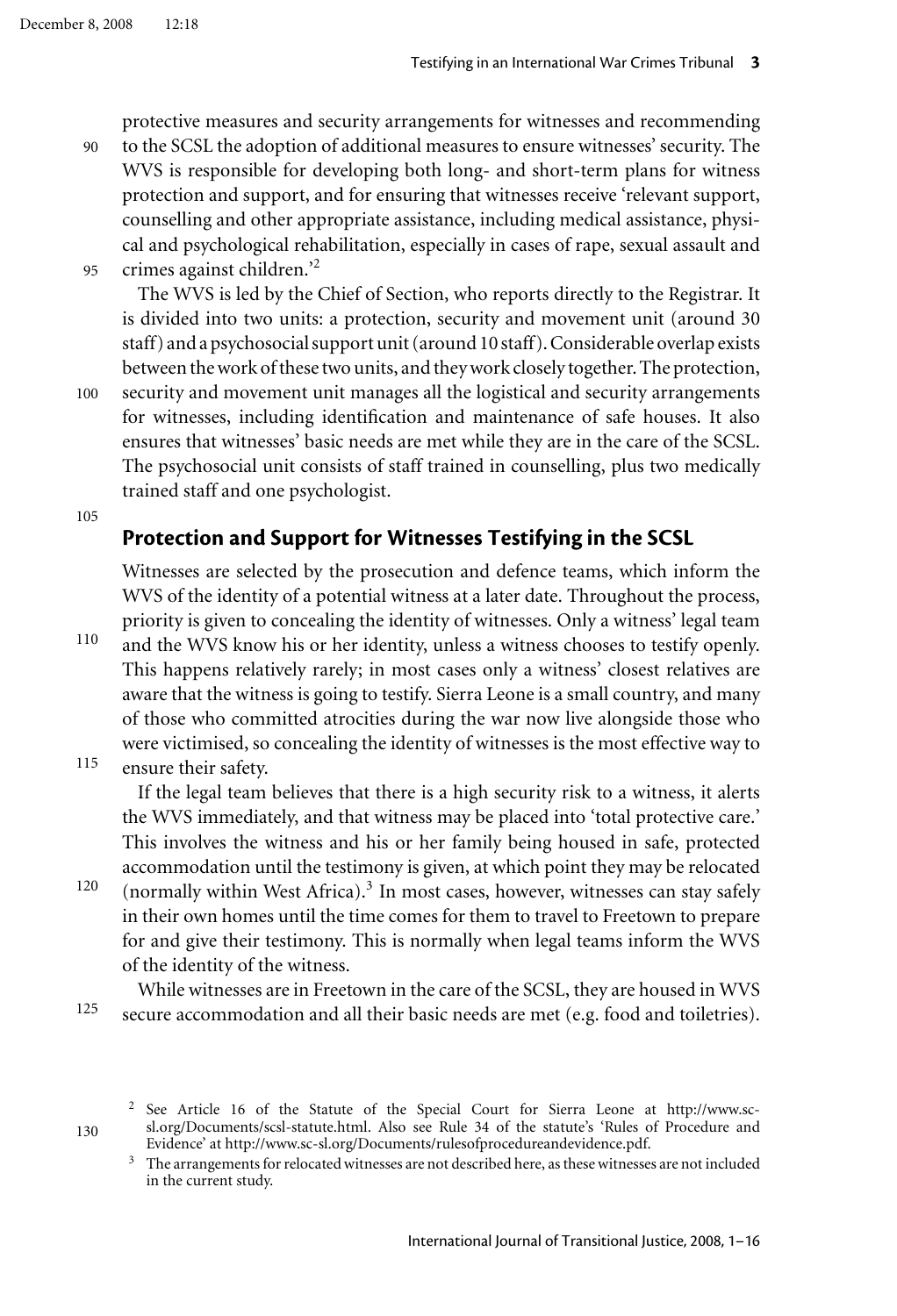In addition, they receive a financial allowance as recompense for lost wages. An initial medical assessment is carried out, and all the witnesses' medical needs are

- 135 attended to by the WVS to ensure that they are physically fit to testify. Psychosocial support officers are available 24 hours a day at the main accommodation facility, and all witnesses receive emotional support and counselling, when necessary, from trained WVS staff.
- 140 Before witnesses are due to testify, they receive a courtroom briefing from the WVS to familiarise them with the courtroom and its procedures. This includes a visit to a courtroom while it is not in session. They also spend time with their legal teams, reviewing their statements and being prepared for their time in court. When the time comes to testify, witnesses are brought into the SCSL compound in a WVS vehicle, which has tinted windows so that the witnesses cannot be seen, and
- 145 150 taken directly to the court entrance. From there, they are escorted into a designated witness waiting room, where they wait with a member of the WVS psychosocial team until they are called into court. They are accompanied into the courtroom by at least one, usually two, member of WVS staff (one psychosocial support officer and one protection officer). These officers remain in the courtroom throughout the witnesses' testimony and escort them to and from the waiting room during

breaks.

Witnesses' identities are protected during their testimony. Although SCSL trials are public, witnesses are seated behind a screen so that they cannot be seen from the public gallery or filmed by cameras in the courtroom. The witnesses are not

- 155 addressed by name, and no identifying details are given publicly. Other protective measures may be in place, depending on the circumstances. For example, witnesses' voices may be distorted, their testimony may be given in closed session so that it is not heard by the public and, in the case of child witnesses, testimony may be given by video link from the witness waiting room.
- 160 Once the witnesses complete their testimony, which can take several days, the WVS arranges their transport home. Before they leave Freetown, they are given the contact details of key members of WVS staff and instructed to contact WVS if they experience any problems related to their testifying for the SCSL. Some witnesses live in areas without mobile phone networks or do not have access to a mobile
- 165 phone, in which case alternative arrangements are made. The WVS aims to carry out a posttrial follow-up visit with each witness within six months of his or her testifying. The purpose of this visit is to assess the well-being of the witness and whether he or she has experienced any negative impact from testifying in terms of security, emotional well-being, social situation or financial situation.
- 170 If a witness returns home after testifying to find that his or her circumstances have deteriorated as a result (e.g. community members have discovered his or her identity), the WVS will become involved, taking steps to ensure that the witness and his or her family are safe.<sup>4</sup> The WVS will only assist if the problem is directly related to the witness' involvement with the SCSL.
- 175 <sup>4</sup> One criticism of witness protection programmes in traditional societies such as Sierra Leone and Rwanda has been that the nature of close communities makes it difficult to conceal witness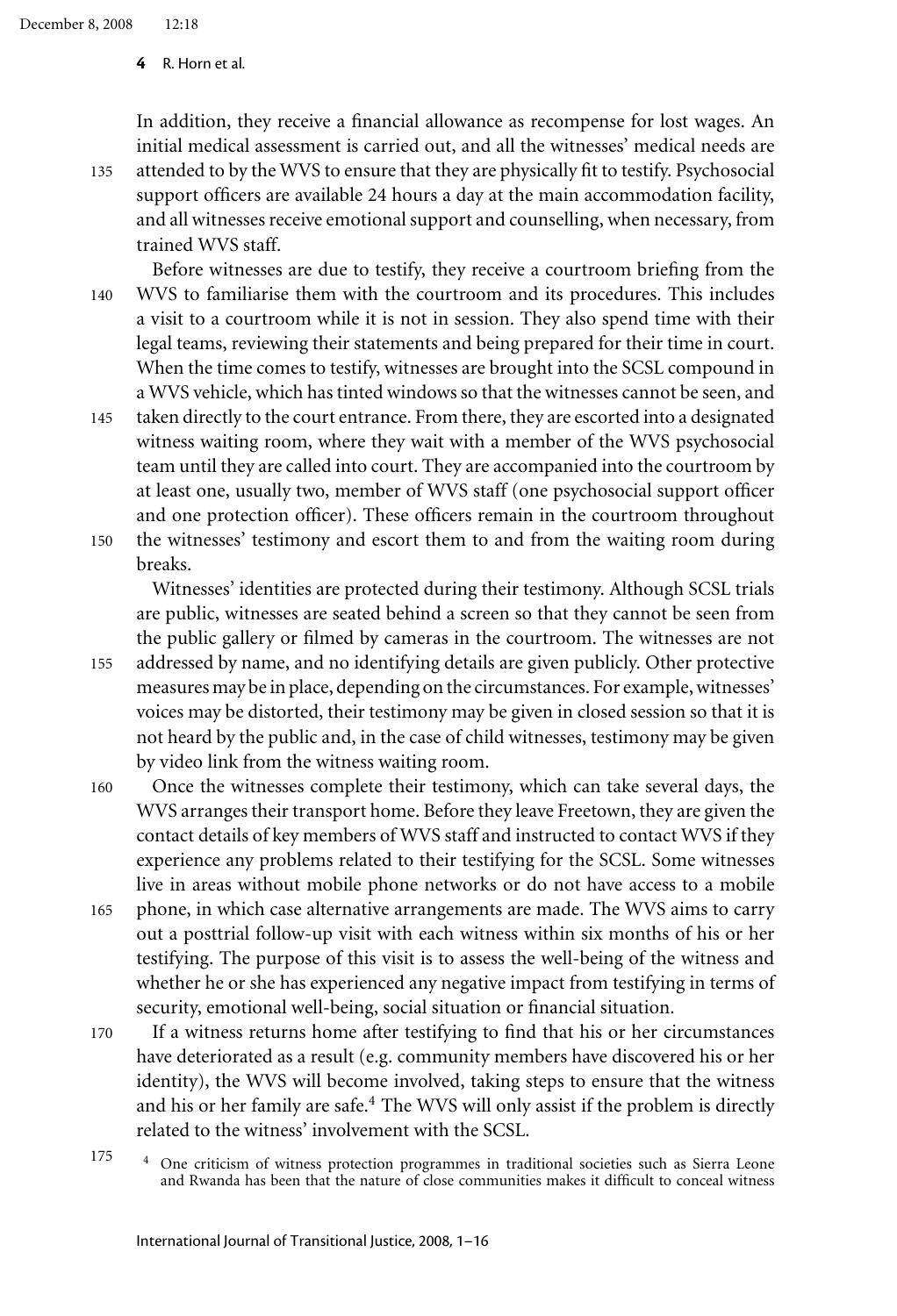## **Study Aims**

180 185 Considerable debate has emerged about the impact on witnesses of testifying in international war crimes tribunals and the extent to which the experience is empowering or retraumatising. Little empirical investigation of the experience has been conducted,<sup>5</sup> but a review of research conducted with those who testified in the South African Truth and Reconciliation Commission (TRC) reveals varying opinions regarding the impact of testifying.<sup>6</sup> The TRC was designed to be as supportive and empowering an experience as possible for those who testified before it, so it is difficult to generalise from its findings to the experience of witnesses testifying in an international war crimes tribunal, which focuses on the legal process rather than on 'healing.'

190 The establishment of the SCSL is indicative of the growing interest in international war crimes tribunals. A vigorous lobbying movement has emerged both for the widening of the International Criminal Court's investigations and for the establishment of *ad hoc* tribunals. As international war crimes tribunals are likely to continue to be used widely as a response to conflict, there is a need for a better understanding of the experience of those who testify before them.

195 200 The research described in this article was conducted as part of a larger study of the experiences of witnesses who had testified in the SCSL as of May 2007. The aims of this article are (1) to investigate the extent to which witnesses in the SCSL (excluding expert witnesses and those relocated outside Sierra Leone) report the experience of testifying as positive or negative; and (2) to identify the factors that contribute to these evaluations. It should be noted that this study was conducted from within the SCSL and was initiated by the chief of the WVS with the joint aims of understanding more about the witness experience, evaluating the service provided to witnesses by the WVS and conducting posttrial assessments of witnesses' well-being. The design of the study reflects the need to achieve all three aims.

205

210

identities, particularly when witnesses disappear for many days in order to testify, whilst it's true that nature of small communities make witness protection more difficult. However, of the 200 witnesses interviewed for this study, 129 (65.5%) said that their identity was kept secret in their communities; 16 (8%) testified openly; and the identity of 52 (26.5%) witnesses was revealed against their will.

<sup>5</sup> With the exception of Eric Stover's work. See, Eric Stover, *The Witnesses: War Crimes and the Promise of Justice in The Hague* (Philadelphia, PA: University of Pennsylvania Press, 2005).

<sup>6</sup> Inger Agger and Soren B. Jensen, 'Testimony as Ritual and Evidence in Psychotherapy for Political Refugees,' *Journal of Traumatic Stress* 3(1) (1990): 115–130; Cheryl De La Rey and Ingrid Owens, 'Perceptions of Psychosocial Healing and the Truth and Reconciliation Commission in South Africa,' *Peace and Conflict: Journal of Peace Psychology* 4(3) (1998): 257–270; Priscilla Hayner, *Unspeakable*

215  $220$ *Truths: Confronting State Terror and Atrocity* (London: Routledge, 2001); Debra Kaminer et al., 'The Truth and Reconciliation Commission in South Africa: Relation to Psychiatric Status and Forgiveness among Survivors of Human Rights Abuses,' *British Journal of Psychiatry* 178 (2001): 373–377; Sandra Young, 'Narrative and Healing in the Hearings of the South African Truth and Reconciliation Commission,' *Biography* 27(1) (2004): 145–162; Ashraf Kagee, 'The Relationship between Statement Giving at the South African Truth and Reconciliation Commission and Psychological Distress among Former Political Detainees,' *South African Journal of Psychology* 36(1)  $(2006): 10-24.$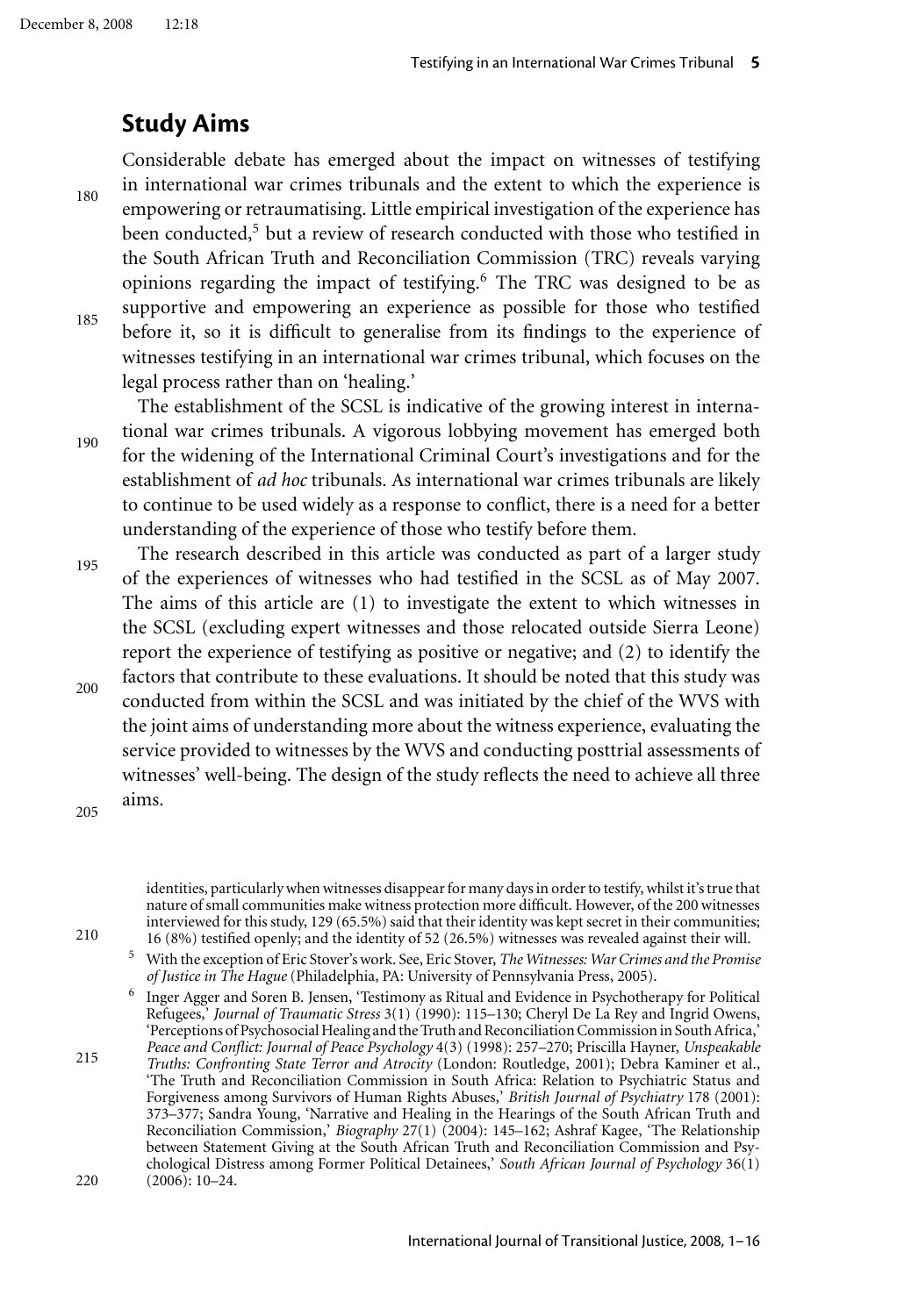## **Methodology and Procedure**

### **Selection of Interviewers**

225 As stated above, the priority for all SCSL staff who have contact with witnesses is the security of those witnesses. The identities and locations of those who have testified in the SCSL are known only to WVS staff and the witnesses' legal teams, and great efforts are made to preserve witnesses' anonymity. Therefore, the only people able to find and approach witnesses regarding their participation in this study were staff of the SCSL who already knew, and were known by, the witnesses.

230 235 Thirteen staff members from the WVS were trained in administering the structured interview. Although all of them had experience in conducting interviews, they varied considerably in their research skills and experience. The WVS staff chosen to assist with this research are Sierra Leonean nationals who are able to communicate in English, Krio (the common language of Sierra Leone) and at least one of the local languages (e.g. Mende and Temne). The research team included two British nationals, who focused on research design and analysis, as well as logistics.

### **Sampling Strategy**

240

 $245$ The aim of the study was to interview all those who had testified in the SCSL by May 2007. Expert witnesses were excluded because their experiences are qualitatively different to those of the majority of witnesses and because they are mainly located outside Sierra Leone. No witnesses residing outside Sierra Leone were interviewed because of a lack of resources and time. The total number of witnesses who had testified in the SCSL by May 2007 was 324. Once expert witnesses and those relocated abroad were excluded, a total of 292 witnesses were eligible to participate in the study.

#### 250 **Structured Interview Schedule**

The research team made the decision to develop a structured interview schedule that would be administered in a standardised way to all eligible witnesses. A draft structured interview schedule was developed following exploratory interviews with 38 witnesses to identify issues most salient to those who have testified in the SCSL.

- 255 The issues identified at the drafting stage were combined with issues identified in research conducted in other relevant settings (e.g. the International Criminal Tribunal for the former Yugoslavia and the South African TRC) to create a list of factors that affect the well-being of witnesses. This list formed the basis of the pilot structured interview schedule.
- 260 The initial version of the structured interview consisted of questions with both qualitative and quantitative response formats. For the quantitative parts, a rating scale was used to assess witnesses' feelings and beliefs about various aspects of their experience with the SCSL. It is a five-point rating scale ranging from 1 ('not at all') to 5 ('extremely'). As a large proportion of witnesses have limited education, a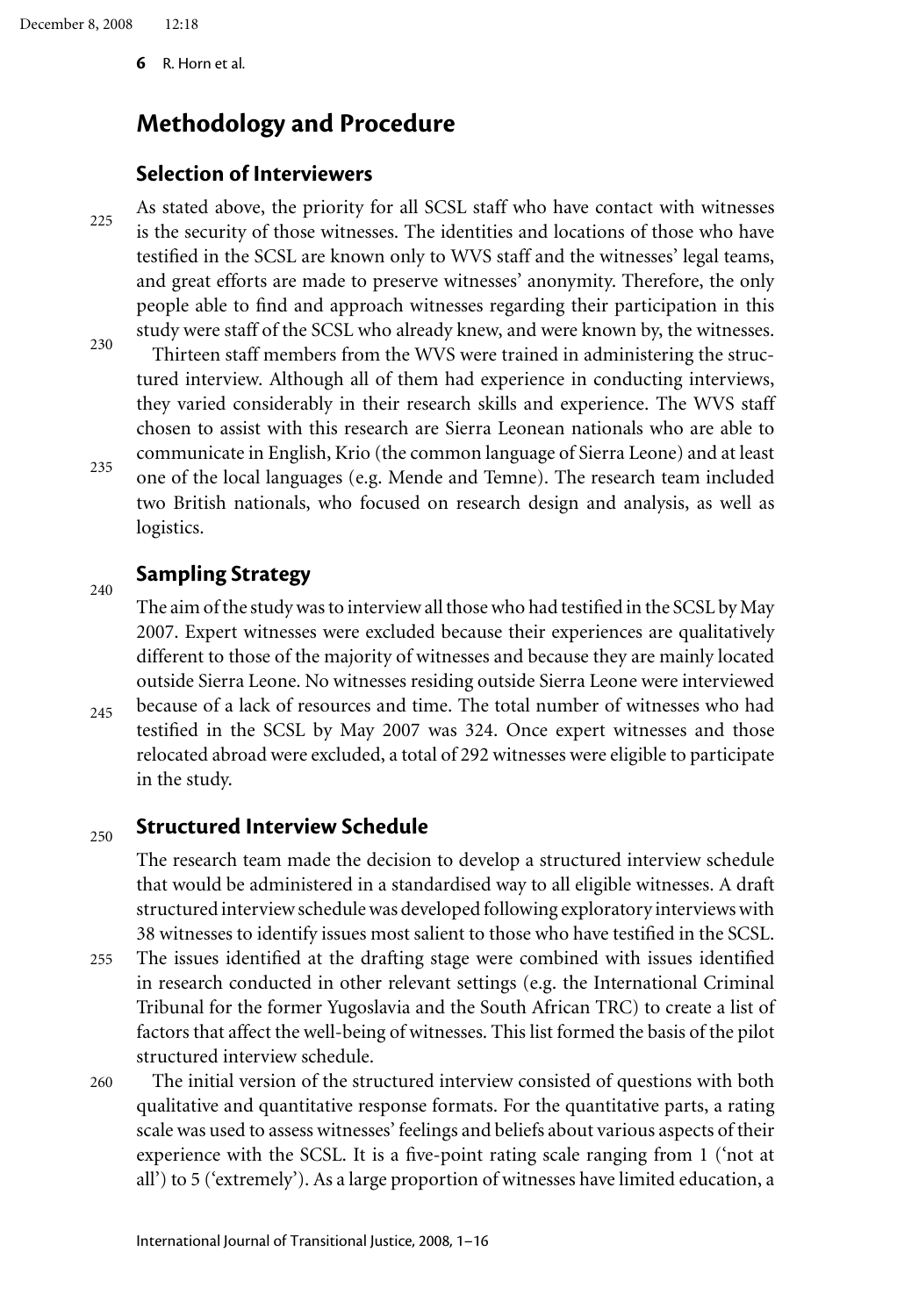December 8, 2008 12:18

Testifying in an International War Crimes Tribunal **7**



### 270 **Figure 1. Illustrated Quantitative Response Format**

picture card was produced to help them understand the scale. It portrayed five jerry cans filled with various amounts of water that corresponded to the points on the scale (Figure 1). Respondents were told to point to the image that best represented their point of view or feelings. This approach was modelled on a strategy used by Jeannie Annan et al. in Uganda.<sup>7</sup>

In addition to the questions using a rating-scale response format, the interview schedule included some questions with a 'yes/no/not sure' response format, as well as a series of open-ended questions.

The interview schedule was translated into Krio by two members of the SCSL Language Unit and back-translated by a third member of the unit. The pilot interview schedule was administered to 30 witnesses. Interviewers used either the Krio or the English version of the interview schedule, depending on the preference of the respondent. The vast majority of respondents chose to be interviewed in Krio. All responses were recorded on the form in English by the interviewer.

The data from the pilot study were used to revise the questions and create a 'multiple-choice' response format for the open-ended questions (Figure 2). This means that in the final version of the interview schedule, instead of interviewers writing out in longhand the responses given by the witness, they were able to indicate their responses on a checklist.

The options in the final version were based on the responses given by the witnesses interviewed during the pilot study. The interviewees first were asked to rate how worried they had felt about testifying using the rating scale and to explain their responses. The interviewer ticked the options mentioned by the witness, and noted issues that did not correspond to one of the existing options in an 'other' category. This retained the advantages of the open-ended question whilst reducing the time involved in recording and coding the witnesses' responses.

300 The interview was preceded by an 'introduction and informed consent' section, during which the interviewers explained who they are and the purpose of their visit, the nature and aims of the research, as well as uses to which the information would be put. They were assured that their identity would not be disclosed. Finally, respondents were assured that whether they agreed to participate in the study or not would not affect any assistance they might receive from the WVS, and that,

305

285

275

280



<sup>7</sup> Jeannie Annan et al., *Training Manual for Community Volunteer Counsellors* (Kampala: Association of Volunteers in International Service, 2000).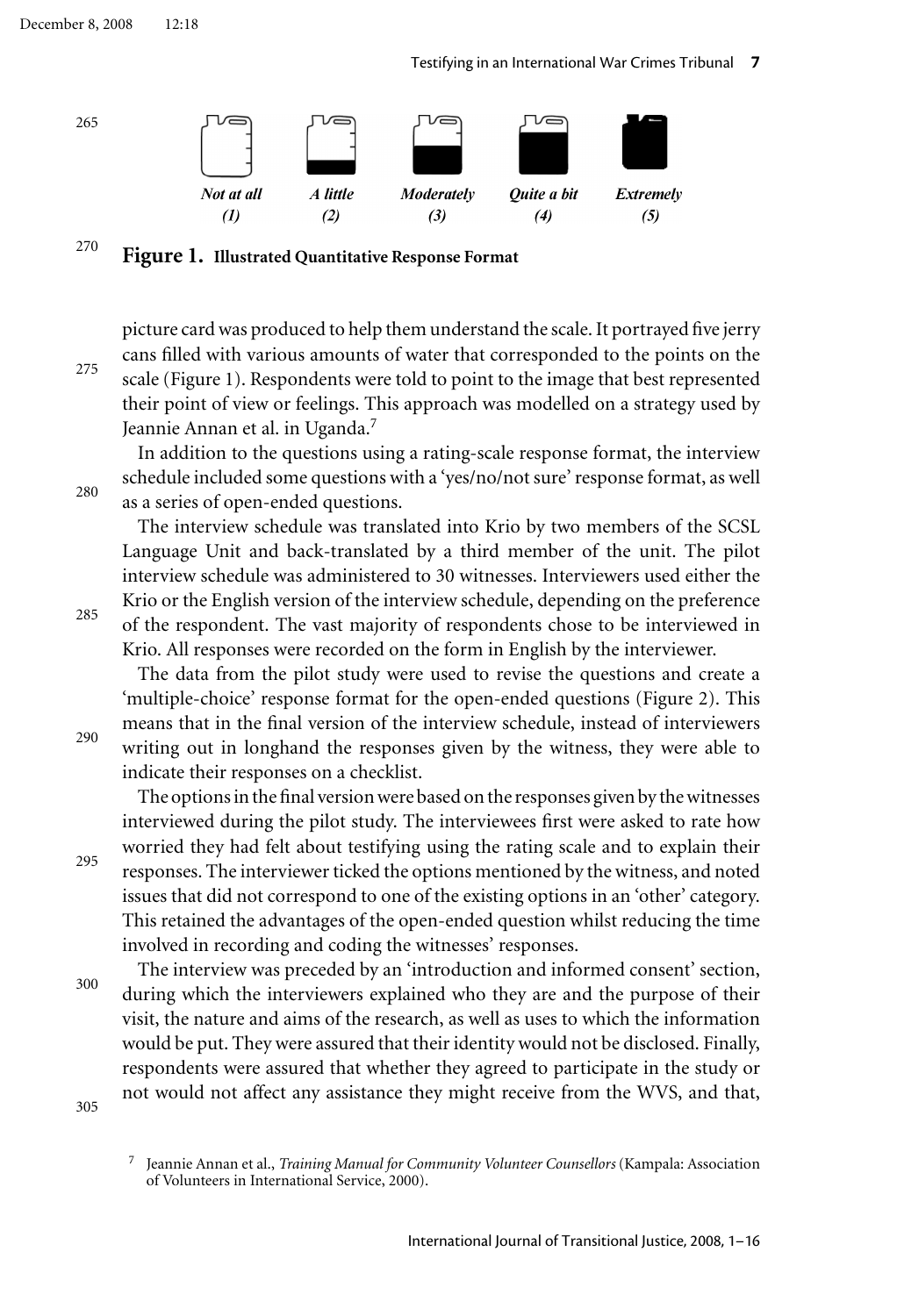When the time came for you to testify, how worried did you feel?

310

### 1 2 3 4 5

H1a. *Explore the reasons for the witness' answer* .

|     | Not worried because             | ✓ | Worried because                     |  |  |
|-----|---------------------------------|---|-------------------------------------|--|--|
| 315 | 1. Confident because I was      |   | 4. Unfamiliar with court/first time |  |  |
|     | only to say what I knew/what is |   | in court                            |  |  |
|     | true                            |   |                                     |  |  |
| 320 | 2. Many security personnel      |   | 5. Fear of cross-examination        |  |  |
|     | present                         |   |                                     |  |  |
|     | 3. Reassured by lawyer/WVS      |   | 6. Fear of arrest                   |  |  |
|     | staff                           |   |                                     |  |  |
| 325 | 7. Other reason for not feeling |   | 8. Other reason for feeling worried |  |  |
|     | worried (describe)              |   | (describe)                          |  |  |
|     |                                 |   |                                     |  |  |

#### 330 **Figure 2. Illustration of Question and Response Format**

if they agreed to participate, they could stop at any time or decline to answer any question they chose.

### 335 **Administration of Interviews**

340 Over a 10-week period, eight missions were carried out in districts in which witnesses were located, and a total of 171 witnesses were interviewed. It was not possible to locate all the witnesses because of the length of time that had lapsed since their last contact with the WVS and the poor flow of information regarding witnesses' locations. Researchers had difficulties contacting witnesses ahead of the interviews because some lived in remote and inaccessible locations or lacked access to a telephone. On arrival in each district, the researchers sometimes discovered that individuals had moved or were unavailable for interview.

345 Interviews lasted between 40 and 155 minutes. The data gathered from the interviews were entered into a Statistical Package for the Social Sciences (SPSS) database for analysis. Data from SCSL and WVS records also were entered into the SPSS database (e.g. whether the witness testified for the defence or the prosecution).

#### 350 **Description of Sample**

The interview sample consists of 32 women and 139 men. The majority of witnesses interviewed are male (81%), which is representative of the witness population as a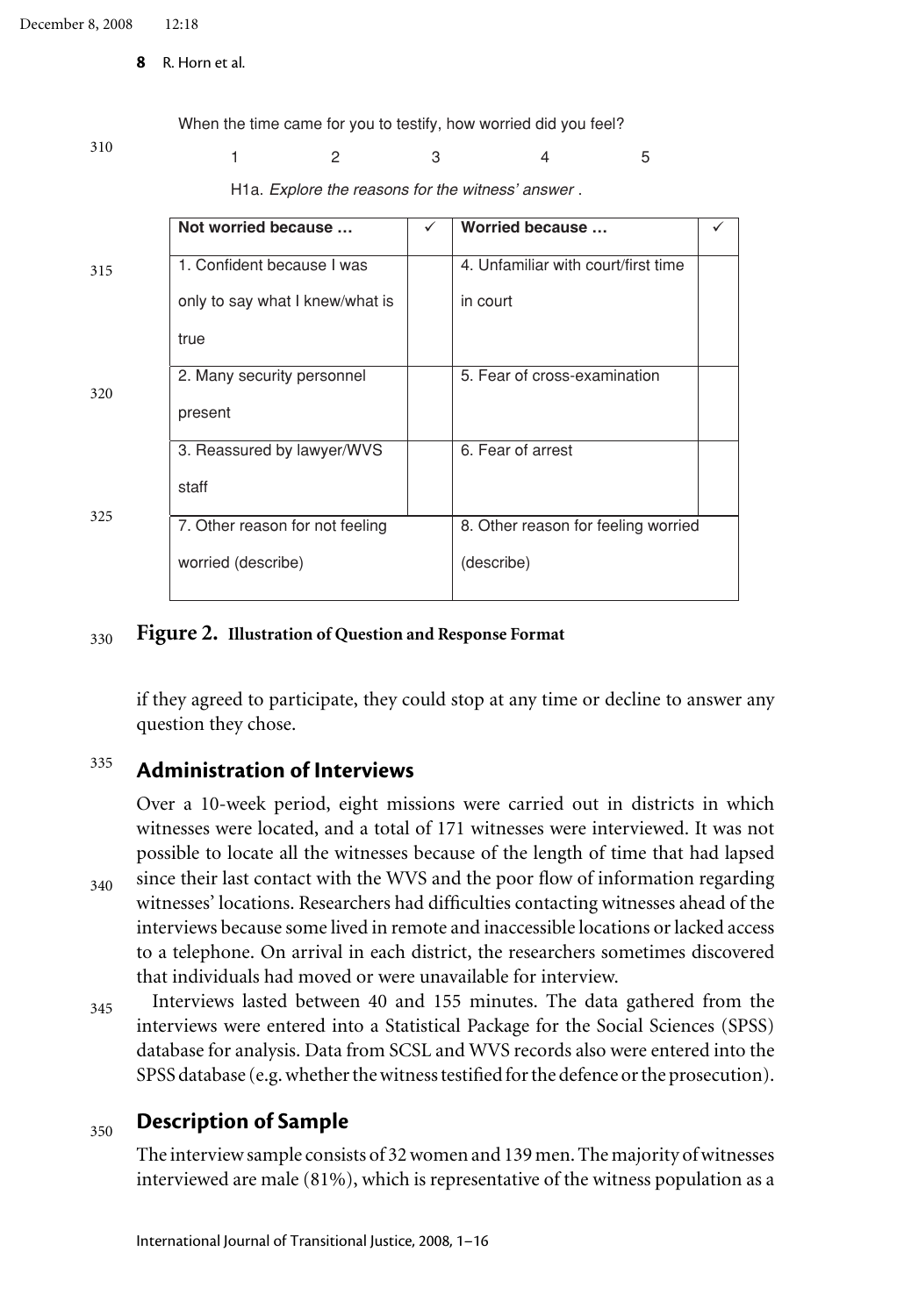| 355 |                     | Prosecution  | Defence      | Total |
|-----|---------------------|--------------|--------------|-------|
|     | Child soldier       | 5            | $\mathbf{0}$ | 5     |
|     | Victim              | 91           | 33           | 124   |
|     | Insider             | 5            | 29           | 34    |
|     | Nonfighting insider | $\Omega$     | 6            | 6     |
| 360 | Victim insider      | $\mathbf{0}$ |              |       |
|     | Unknown             | $\mathbf{0}$ |              |       |
|     | Total               | 101          | 70           | 171   |

**Table 1. Types of Witnesses Who Testified for the Prosecution and the Defence**

whole. The mean age of interviewees is 46.17 (standard deviation  $= 15.63$ ), which is broadly representative of the total witness population, although there are slightly more elderly witnesses in the sample than in the witness population.

More than one-third of the sample (40%) has no education at all, and almost another third (27%) has secondary education. The remaining third is divided between those who completed primary school only (17%) and those who continued

370 to tertiary education (13%), with a smaller proportion completing a vocational training course  $(2\%)$ .<sup>8</sup> Those with no education and primary education are slightly overrepresented in the sample.

Seventy witnesses interviewed (41%) testified for the defence and 101 (59%) for the prosecution. Witnesses were classified according to their experience of the conflict:

### 375

365

- Child combatant
- Victim
- Insider (an active member of one of the armed groups during the war, who has special 'insider' knowledge of the activities conducted by that armed group)
- Nonfighting insider (part of an armed group but as a noncombatant, e.g. advisors)
	- Victim insiders (members of an armed group who were victimised by members of their own group)

385

380

Clearly, these classifications are somewhat subjective, as a witness could be classified both as a 'child combatant,' by virtue of his or her age, and as an insider. Because witnesses were not asked during the interview about their experiences during the war, respondents were placed in a particular group based on the information contained in WVS records. The types of witnesses in the sample who testified for the prosecution and for the defence are detailed in Table 1.

390

### **Results**

The results presented here are from the part of the interview on participants' experience of giving testimony in court. The process of testifying normally involves

<sup>8</sup> This information was missing for 1 percent of those interviewed.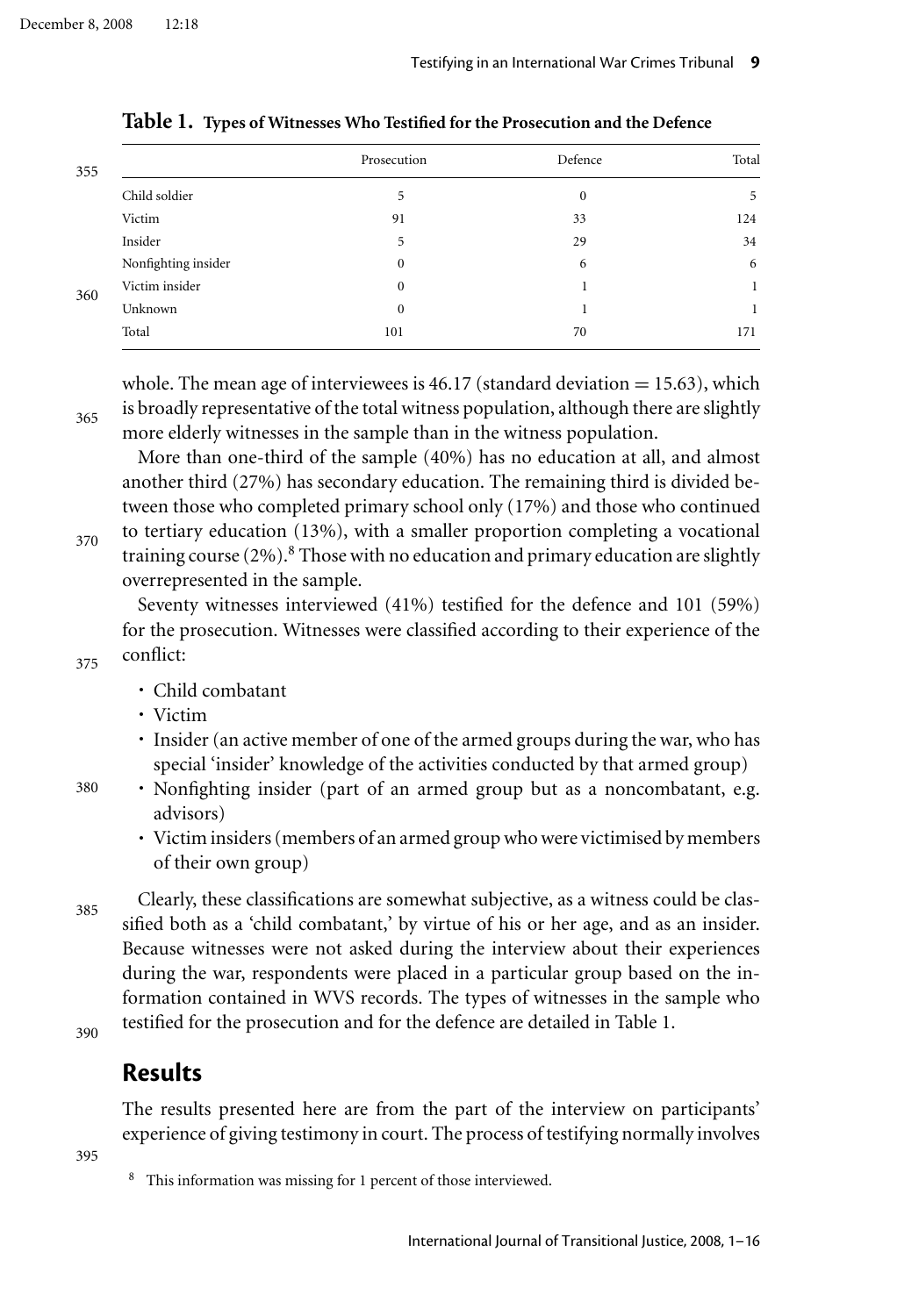|                                                                                                              | Response format                             | N   | Min.         | Max.           | Measure of central tendency |
|--------------------------------------------------------------------------------------------------------------|---------------------------------------------|-----|--------------|----------------|-----------------------------|
| 1. Time spent in<br>examination-in-chief                                                                     | Minutes                                     | 164 | 5            | 717            | Median: 72.5                |
| 2. Time spent in<br>cross-examination                                                                        | Minutes                                     | 164 | $\mathbf{0}$ | 1,264          | Median: 64.0                |
| 3. When the time came for you to<br>testify, how worried did you<br>feel?                                    | $1 = \text{not at all}:$<br>$5 =$ extremely | 170 | 1            | 5              | Mean: 2.48 (SD = $1.56$ )   |
| 4. How many people did you feel<br>were in the courtroom<br>supporting you whilst<br>testifying?             | Number of<br>people                         | 171 | $\Omega$     | 20             | Mode: 0                     |
| 5. How painful were the feelings<br>you had while you were on the<br>witness stand giving your<br>testimony? | $1 = not at all;$<br>$5 =$ extremely        | 166 | 1            | 5              | Mean: $3.30(SD = 1.35)$     |
| 6. How was the experience of<br>giving your testimony to your<br>lawyer (examination-in-chief)?              | $1 = \text{very good};$<br>$5 =$ very bad   | 171 | $\mathbf{1}$ | 5              | Mean: $2.05(SD = 1.12)$     |
| 7. How was the experience of<br>being cross-examined?                                                        | $1 =$ very good;<br>$5 =$ very bad          | 168 | 1            | 5              | Mean: 2.74 $(SD = 1.40)$    |
| 8. How respected were you by<br>court staff at the time of your<br>testimony?                                | $1 = not at all:$<br>$5 =$ extremely        | 170 | 1            | 5              | Mean: $4.64$ (SD = 0.72)    |
| 9. Overall, how would you rate<br>your experience of testifying in<br>the Special Court?                     | $1 =$ very good;<br>$5 =$ very bad          | 170 | 1            | $\overline{4}$ | Mean: 1.73 (SD = $0.72$ )   |

**Table 2. Witnesses' Experience of Testifying in the SCSL: Descriptive Statistics**

witnesses being led through their testimony by a lawyer from their own legal team (the examination-in-chief). This is followed by questioning from the 'other side'

420 (by a defence lawyer if the witness is testifying for the prosecution, and vice versa). This process is called 'cross-examination,' and it is intended to test the credibility and reliability of witnesses' testimony. Finally, the witness's own legal team is invited to conduct a reexamination, if they wish.

425 Descriptive statistics summarising the time taken for examination-in-chief and cross-examination for the witnesses in our sample are presented in Table 2, along with statistics relating to respondents' answers to questions about their experience of testifying.

Witnesses' ratings of their 'worry' at the time of testifying varied considerably, but the mean score suggests that, on average, witnesses did not feel very worried.

430 Those who said that they were not worried (1 or 2 on the scale)  $(N = 95)$  most frequently gave the reason that they felt confident because they knew that they only had to tell the court what they knew or only had to tell the truth  $(N = 82)$ . A1 Other reasons include the many security personnel present  $(N = 14)$  and being

435 reassured by their lawyer and/or by WVS staff  $(N = 12)$ . A smaller proportion reported feeling worried (4 or 5 on the scale) ( $N = 53$ ), and the reason they most commonly gave was that they were unfamiliar with the court  $(N = 42)$ . The second most common reason was fear that they themselves might be arrested  $(N = 13)$ , but lack of familiarity with the court was by far the main reason given.

440 When asked whether they felt that there was anybody in the courtroom supporting them whilst they testified, 127 participants (74.3%) said that there was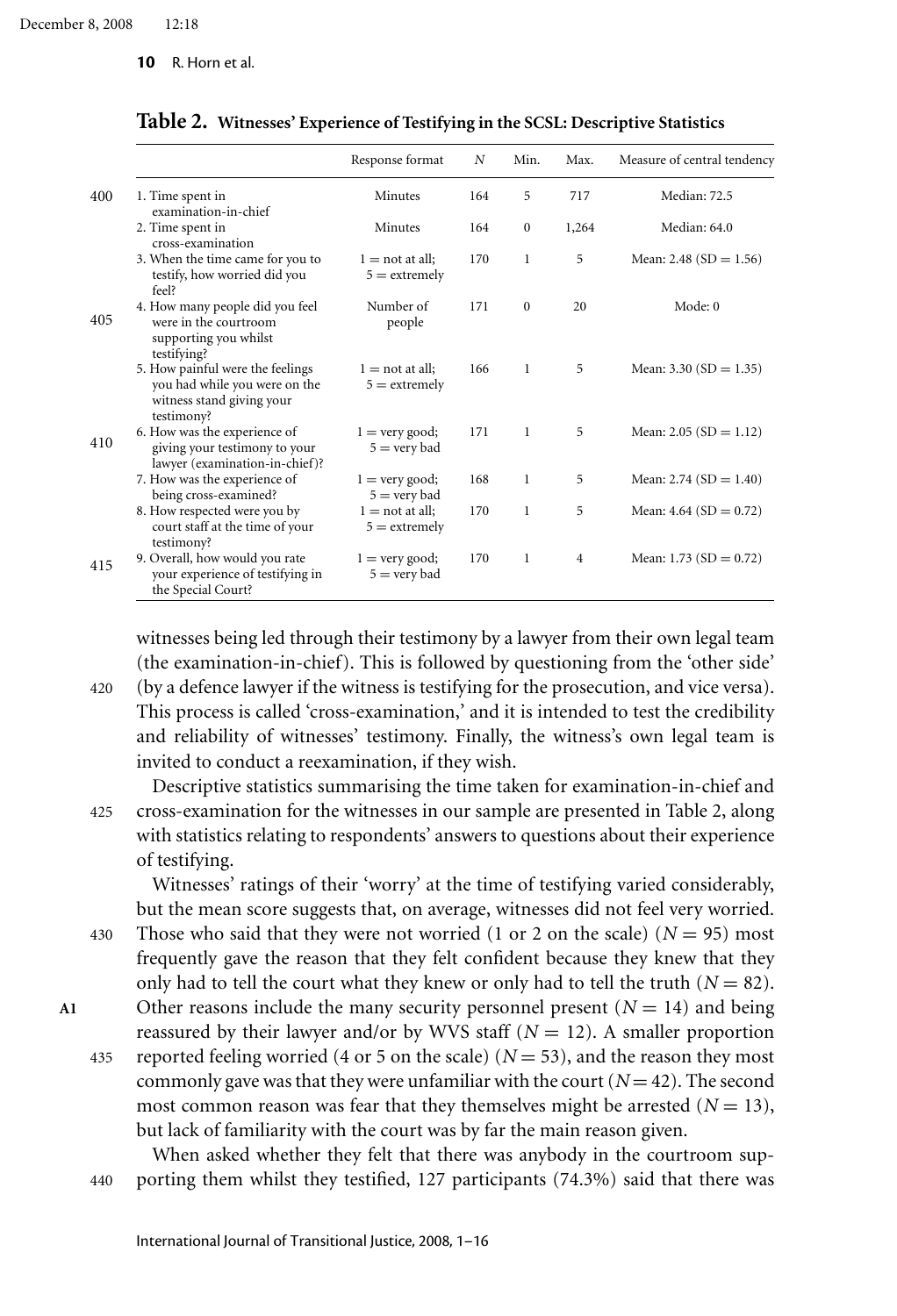and 43 (25.1%) said that there was not. When the two groups are combined, the mean number of people witnesses felt supported by is three. The 127 witnesses who did feel supported were asked to describe the people supporting them. They most commonly mentioned their legal teams, followed by WVS psychosocial staff and the judges.

445

Respondents tended, on average, to report experiencing some level of painful feelings whilst testifying, but the mean score is only slightly above the mid-point and there is considerable variation in responses. Reports of the experience of examination-in-chief and cross-examination were more positive than negative,

450

with the examination-in-chief rated more positively, as might be expected. Those who said that they found the experience 'good' or 'very good' (1 or 2 on the scale)  $(N = 97)$  most often gave the reason that they had no problems because they were confident  $(N = 74)$ . Other reasons include the witnesses feeling that they had been tested during cross-examination and had succeeded  $(N = 38)$  and that they were

455 460 ready for the experience because they had been prepared well by their lawyers ( $N =$ 37). Those who rated their experience of cross-examination as 'bad' or 'very bad' (4 or 5 on the scale)  $(N = 69)$  gave their reasons as the cross-examining lawyer repeatedly trying to confuse them  $(N = 48)$ , the lawyer accusing them of lying  $(N = 42)$ , the lawyer repeating questions over and over  $(N = 26)$  and feeling that the lawyer harassed or tried to provoke them  $(N = 23)$ .

The respondents generally felt well respected by the court staff they came into contact with and rated the experience of testifying overall as somewhat positive. When asked whether they would testify again if asked to do so, 137 (80.1%) respondents said that they would, 25 (14.6%) said that they would not and six (3.5%) said that they were unsure.

465

## **Factors Contributing to Witnesses' Evaluation of the Experience of Testifying**

470 A multiple linear regression analysis was conducted to assess the impact of a number of factors on witness evaluation of the testimony experience. In the absence of a body of research in this area on which to base the selection of the predictor variables, 11 factors were hypothesised to have a potential impact on the witnesses' experiences: the first eight variables in Table 2, plus gender, age and whether the witness testified for the defence or the prosecution. These were entered into the

475 multiple regression as predictor variables. Because there were no solid theoretical reasons for entering the predictor variables in any particular order, the 11 variables were entered in a single step using a 'forced entry' method. Although this is a large number of predictor variables, the sample size is large enough to allow it.<sup>9</sup> The ninth item in Table 2 – the witness' rating of his or her experience of testifying in

480

the SCSL – was entered as the outcome variable. The small amounts of missing

<sup>9</sup> Jeremy Miles and Mark Shevlin, *Applying Regression and Correlation: A Guide for Students and Researchers* (London: Sage, 2001).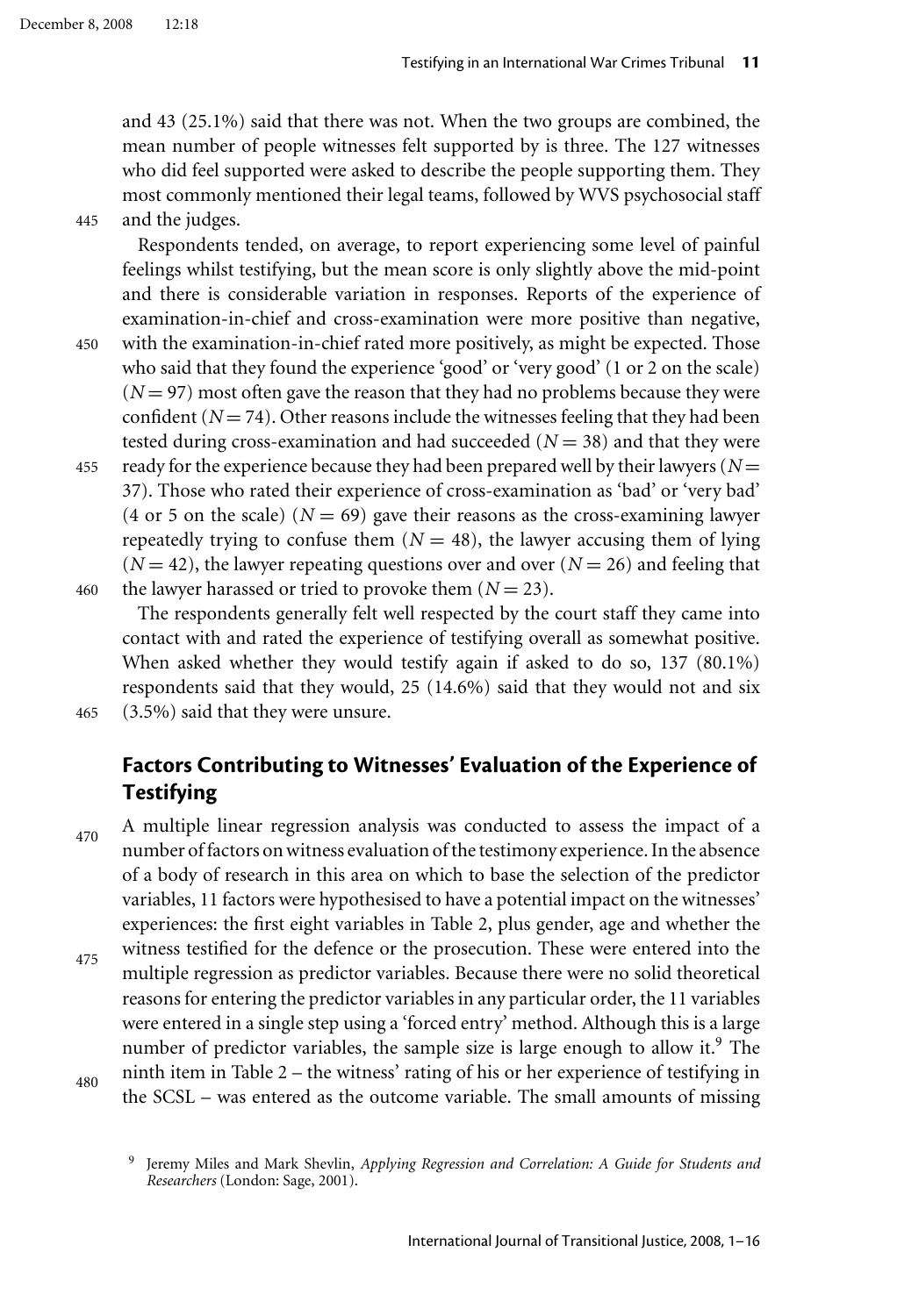|     | Predictor variable <sup>a</sup>    | Betab   | SE <sup>c</sup> | Std. Beta <sup>d</sup> | $t^e$   | $\boldsymbol{p}$ |
|-----|------------------------------------|---------|-----------------|------------------------|---------|------------------|
|     | (Constant)                         | 2.21    | 0.50            |                        | 4.45    | < 0.01           |
| 490 | Gender                             | 0.03    | 0.15            | 0.01                   | 0.02    | 0.99             |
|     | Age                                | 0.01    | 0.01            | 0.01                   | 0.11    | 0.91             |
|     | Defence/prosecution                | 0.08    | 0.12            | 0.06                   | 0.68    | 0.50             |
|     | Testimony time                     | 0.01    | 0.01            | 0.07                   | 0.79    | 0.43             |
|     | Worry at time of testimony         | 0.10    | 0.04            | 0.21                   | 2.48    | 0.01             |
|     | Number of people supporting        | $-0.02$ | 0.02            | $-0.07$                | $-0.91$ | 0.36             |
| 495 | Painful feelings                   | 0.03    | 0.05            | 0.06                   | 0.69    | 0.49             |
|     | Evaluation of examination-in-chief | 0.05    | 0.06            | 0.08                   | 0.89    | 0.38             |
|     | Evaluation of cross-examination    | 0.08    | 0.04            | 0.16                   | 1.97    | 0.05             |
|     | Respect from court staff           | $-0.27$ | 0.08            | $-.27$                 | $-3.35$ | < 0.01           |
|     |                                    |         |                 |                        |         |                  |

### 485 **Table 3. Summary of Multiple Regression Analysis for Outcome Variable 'Witness Evaluation of Testimony Experience'**

500 aFactors hypothesised to have an impact on a witness's evaluation of their testimony experience.

bBeta indicates the strength of the relationship between the predictor variable and the outcome variable; the higher the 'beta,' the stronger the relationship.

c'Standard error' is a measure of sampling distribution.

dStandardised betas are, unlike, the beta value itself, directly comparable, so are a better indication of the 'importance' of a predictor variable.

<sup>e</sup>If the '*t*' value is significant (if the value in the column labelled '*p*' is less than 0.05), then the predictor makes a significant contribution to the model.

505

515

520

data were dealt with by removing the cases containing the missing values. The analysis was therefore conducted on 152 cases.

510 An initial assessment of multicollinearity (a strong correlation between two or more variables) found that the time spent on examination-in-chief and the time spent on cross-examination were highly correlated, and that this relationship biased the regression model. These two variables were therefore combined into a single 'time spent testifying' variable, and the analysis was repeated with the remaining 10 predictor variables.

The model significantly predicted witness evaluation of the testimony experience, whilst accounting for a relatively small proportion of variance  $(F(10,141) = 3.45,$  $p < 0.001$ ,  $R^2 = 0.20$ ) (Table 3).

If  $p < 0.05$  is taken to indicate statistical significance, only two variables – worry at the time of testimony and respect from court staff – clearly predict witnesses' evaluation of their testimony experience. A third variable – evaluation of crossexamination – was very close to meeting the criteria for significance.

Demographic factors (gender and age) failed to predict any of the variance, as did whether the witnesses testified for the defence or the prosecution and the length of time they spent testifying. In terms of the witnesses' self-reported experience, the painfulness of their feelings did not predict their overall evaluation of the testimony

525 experience, nor did their evaluation of being examined by their own lawyer or how many people they felt were supporting them. Together, these variables account for 20 percent of the variance in witness evaluation of the experience of testifying in the SCSL.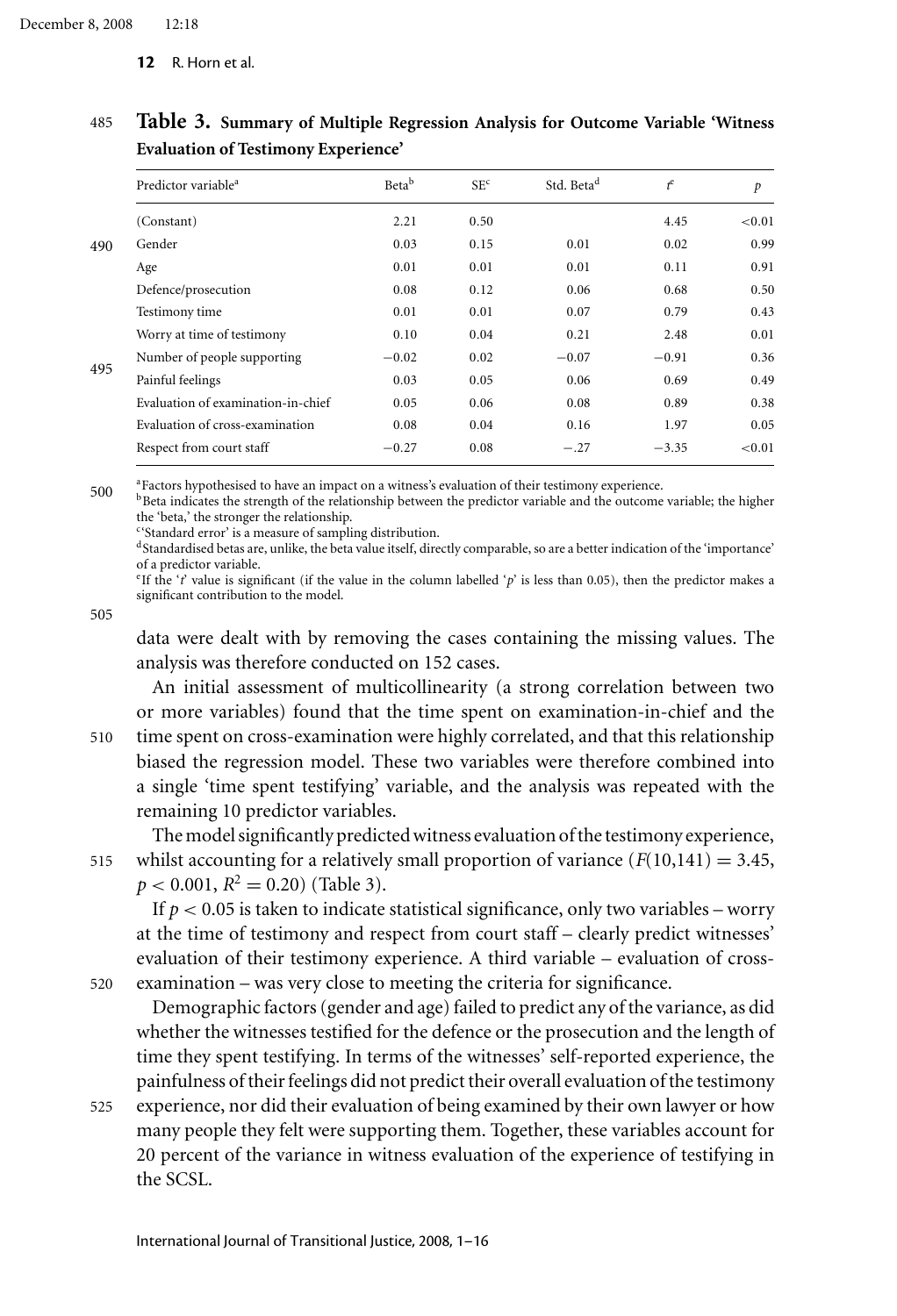540

545

530 535 The length of time between witnesses testifying and their being interviewed for the study varied greatly. In order to evaluate the relationship between the length of this time lapse and witnesses' overall evaluation of the experience of testifying, the correlation between these two factors was calculated. The result suggests that there is very little relationship between the length of time since a witness has testified and his or her evaluation of the experience (Pearson's*r*=–0.02,  $p = 0.77$ <sup>10</sup>.

### **Discussion**

The finding that emerges most strongly from the results is that, for the witnesses of the SCSL, the experience of testifying was a positive one. When asked directly to rate the experience on a scale ranging from 'very good' to 'very bad,' witnesses overwhelmingly chose positive ratings, with 80 percent saying that they would testify again if asked. The majority of witnesses interviewed felt that there were people in the courtroom supporting them while they testified. They also felt generally respected by the court staff they encountered.

Witnesses did not, on average, report being highly worried when the time came for them to testify, and although witnesses experienced the process of testifying as painful to some extent, they generally rated the experience of testifying, including examination-in-chief and cross-examination, as more positive than negative. It is not surprising that cross-examination was rated as a more negative experience than

550 555 examination-in-chief, but it should be noted that well over half the respondents reported that their experience of cross-examination was positive. Most attributed this to their own confidence and ability, while a smaller group attributed it to the preparation the witnesses received from their lawyers. This emphasises the important role good preparation plays in the welfare of witnesses.

It is of interest that witness demographics in themselves do not predict evaluation of the testimony experience. It is not possible, therefore, to identify witnesses who are likely to require additional support solely from demographic factors. The variables found to have the most impact on witnesses' evaluation are how worried they felt when the time came to testify and the respect they felt from court staff, though their evaluation of cross-examination also appears to be important.

The factors considered in this analysis account for only 20 percent of the variance in witness evaluation, which suggests that other factors that were not included in this study have a considerable impact on the witness experience. As mentioned earlier, this research was part of a larger study of witnesses' experience of testifying in the SCSL. As part of this, witnesses were asked about their interactions with the court from the first point of contact, through the waiting and preparation stages, and to the actual testimony itself (which is reported here) and their experience of posttestimony support. The court provides support to the witnesses in many

565

560

<sup>10</sup> Pearson's *r* is a measure of the relationship between two variables. A '*p*' value of less than 0.05 indicates that the two variables are significantly related.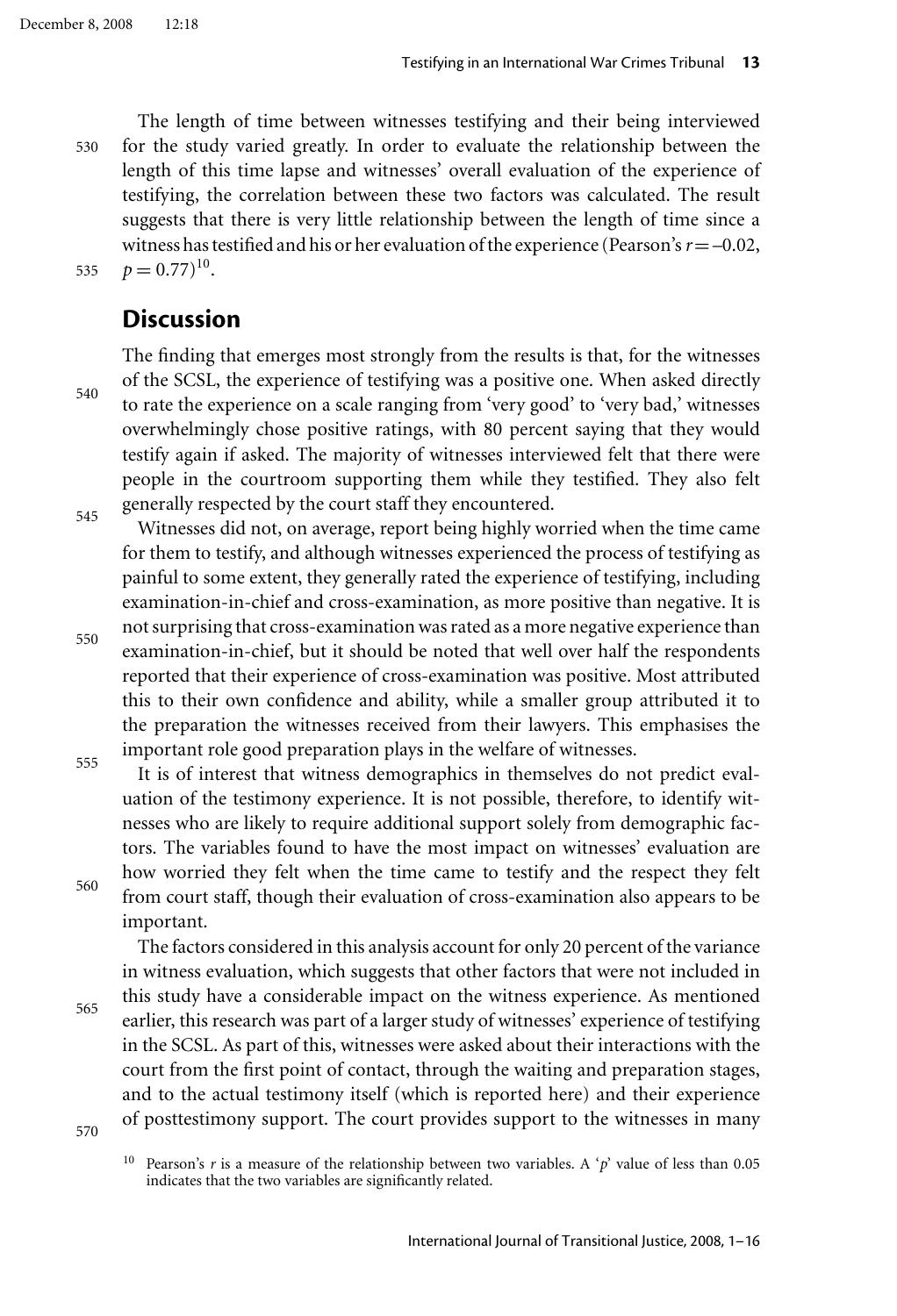575

**14** R. Horn et al.

ways, and the interactions between SCSL staff and witnesses can affect witnesses' experience of the court and of testifying. $11$  These factors may serve to mediate the effects of the testimony experience itself. For example, whether witnesses feel protected and supported in the periods both before and after they testify may affect their evaluation of the testimony experience.

### **Limitations of the Study**

- 580 The research reported in this article was conducted in a postconflict setting with a group of highly vulnerable respondents. As a result, there are limitations to the study that should be taken into account when interpreting the results. One factor that is likely to have influenced the data, although it was unavoidable, is that the interviewers were members of WVS staff. There was an existing relationship
- 585 between the interviewer and interviewee, based on the interviewer having provided assistance and support to the interviewee in the past. If the witness' previous experience of this interviewer had been positive and a trusting relationship existed between them, the witness might have felt secure enough to answer openly and honestly. Alternatively, the witness might have wished to please the interviewer
- 590 595 and so might have given answers he or she believed to be desirable. If the witness' previous experience with the interviewer, or with the SCSL generally, was negative, this also likely was reflected in the responses. It is not possible to say exactly how the involvement of WVS staff in the data collection affected the data, but we must acknowledge that there would have been some impact. It should be noted, however,
- that the data would also have been affected by the interviews being conducted by people unknown to the witnesses, especially considering the fear many have of their identity being exposed.

One way in which the involvement of WVS staff certainly had an impact is in witnesses' expectations of material assistance. The relationship between the WVS

600 605 and witnesses had been one of providing assistance, and it is likely that some witnesses saw the research interview as an opportunity to request further assistance, despite being told that they would not receive any material benefit from participating. This might have affected the validity of the information about witnesses' current circumstances and concerns. Some witnesses might have exaggerated the extent of their problems in an attempt to obtain material assistance from the WVS.

Although the researchers attempted to locate all eligible witnesses, they could not find some. It might be that the experiences of these witnesses were different from those of the respondents. Perhaps they moved away from their home area

610 because of security difficulties, or perhaps they did not maintain contact with the SCSL because their involvement with the court was negative for them. In addition, it is unfortunate that the researchers could not interview relocated witnesses residing outside Sierra Leone, as they had the greatest security concerns when they

<sup>615</sup> <sup>11</sup> Simon Charters, Rebecca Horn and Saleem Vahidy, *Best-Practice Recommendations for the Protection and Support of Witnesses: An Evaluation of the Witness and Victims Section* (Freetown: Special Court for Sierra Leone, 2008).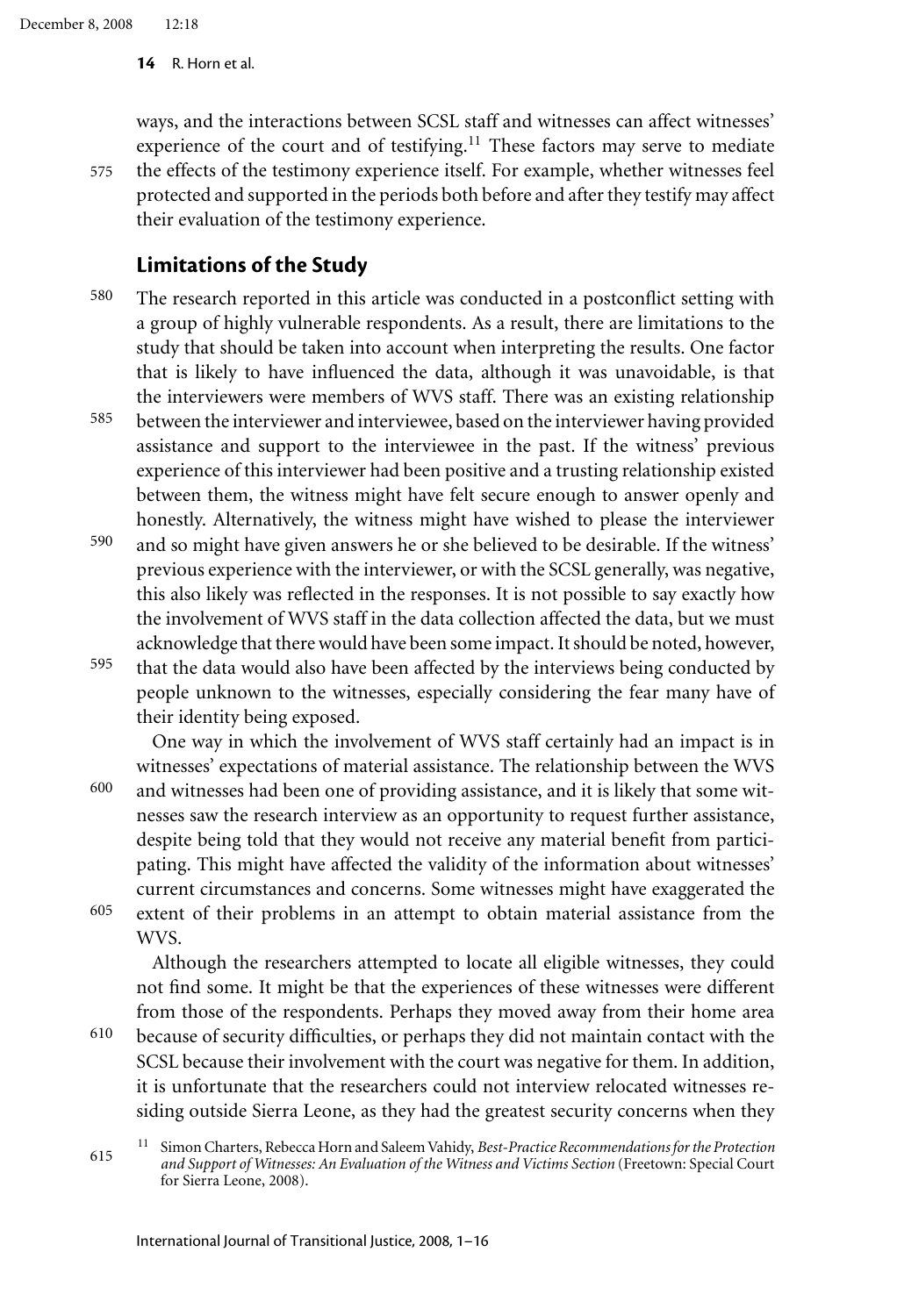testified and, again, their experience might have been different from those of the respondents.

620 625 An important methodological limitation is the retrospective nature of the study. Witnesses were asked to report how they felt at certain points in the process, but they made this assessment 'with hindsight.' For example, a witness who had a relatively positive experience of testifying but was subsequently disappointed by the SCSL might have had his or her view of the testimony experience affected by this later incident. Since this research was effectively a 'snapshot' conducted at a single point in time, the testimony experience was relatively recent for some

630 respondents and more than two years old for others. We would expect witnesses' recall to be affected by the time elapsed. Our results suggest, however, that there is no relationship between time elapsed and witnesses' evaluation of the experience as positive or negative. A more reliable measure of witnesses' feelings might be a more longitudinal study that follows witnesses through the process. Retrospective self-reporting is necessarily a less reliable measure.

### **Conclusions**

- 635 In terms of practical recommendations, our findings suggest that witnesses testifying in international war crimes tribunals benefit from a thorough preparation period prior to testifying, both by their legal teams and by others responsible for providing support in the pretestimony phase. This support could usefully focus on increasing witnesses' familiarity with court processes and structures, as well as
- 640 their confidence, so as to reduce their 'worry.' This would involve ensuring that witnesses are as familiar as possible with the courtroom environment and that they have a good understanding of what is involved and what will be required of them. It could also involve teaching some witnesses techniques for managing their negative feelings once they are in the courtroom. Preparation for the cross-examination
- 645 process would be particularly useful, as this experience has an impact on witnesses' overall feelings about the testimony experience.

Another factor that can have a considerable impact on the witness experience is respect from court staff. It appears that simply by ensuring that all court staff members (including security, cleaners and anybody else the witness encounters) interact with witnesses in a respectful way, a witness' experience of testifying is

650 greatly enhanced. This can be achieved easily and can have a considerable impact on witness welfare. As stated above, the main methodological limitation of the current study is the

655

retrospective nature of the assessment. A more effective study would be to assess witnesses at various points in the process. The trial of Charles Taylor is ongoing in The Hague. Witnesses testifying in this trial will have a very different experience from those who testified in the trials in Freetown, but a study of their experiences would inform witness support units in other international war crimes tribunals, where it is more common for witnesses to travel outside their own countries to testify (such as the International Criminal Court). Moreover, the Charles Taylor **A2**